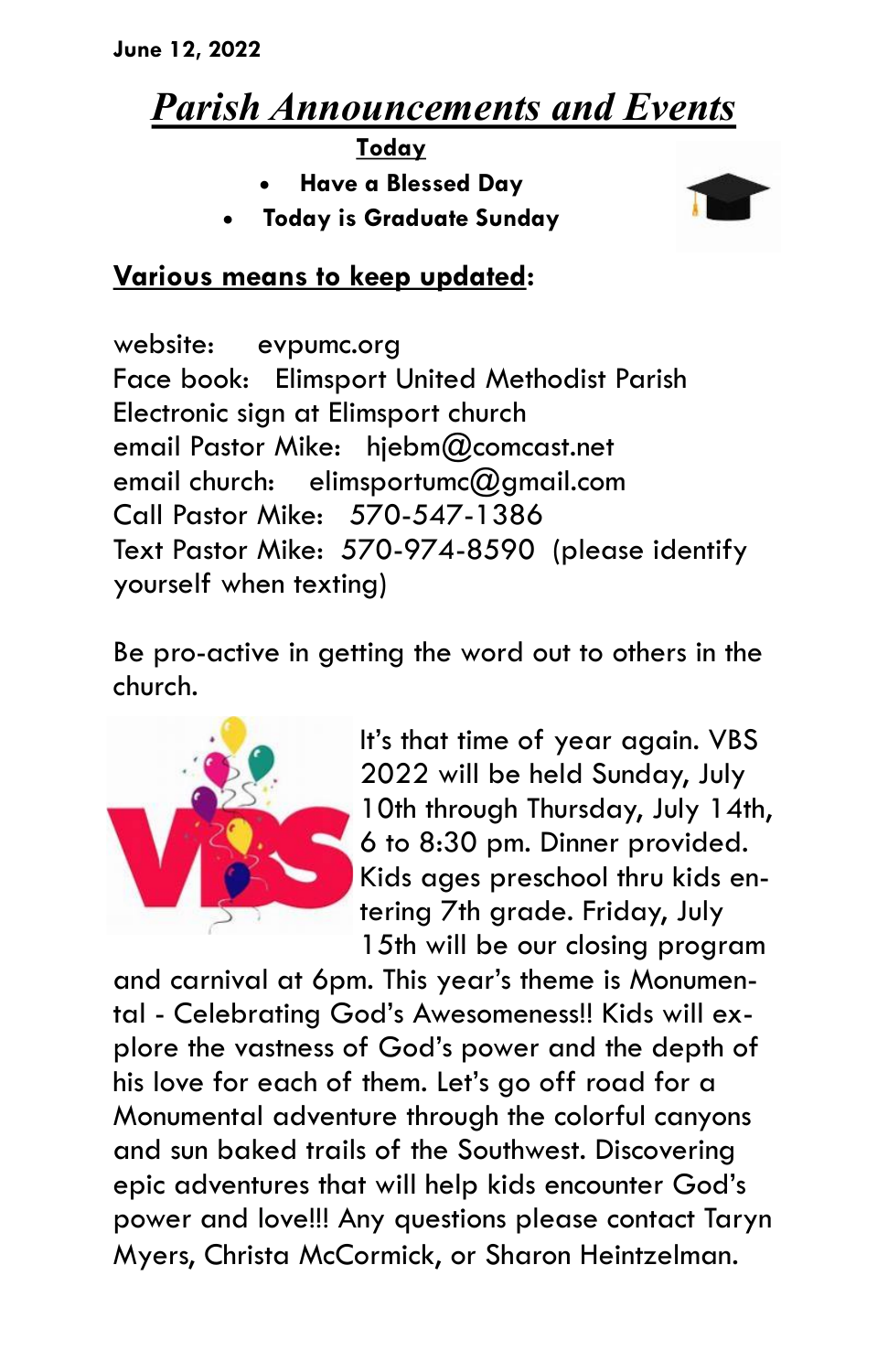If there is any information that is needed to be put in the bulletin, please do not hesitate to contact Jackie, the church secretary at 570- 547-7182 (before 8 pm) or by



emailing the church at elimsportumc@gmail.com. **Do not call or text Pastor Mike. Please have information to me by Wednesday morning.**



Wednesday morning breakfast at the Elimsport church is from **7:30 am to 9:30** am.

Pastor Dave Shultz will be moving into the parsonage sometime between Friday, June 10th and Monday, June 13th.

The next **VBS meeting** is Thursday, June16th at 7pm at the Elimsport church.



A huge thank you to everyone who helped clean the parsonage in preparation for Pastor Dave and Jean to arrive tomorrow. Thank you for even helping Pastor Mike

and Bishy finish packing and loading.

Pastor Mike's last Sunday leading worship at both churches will be Sunday, June 26.

The Elimsport Parish will have a joint service at the Elimsport United Methodist pavilion on July 10th at 9:00 am. Our lay



leader Gary Taylor will be speaking!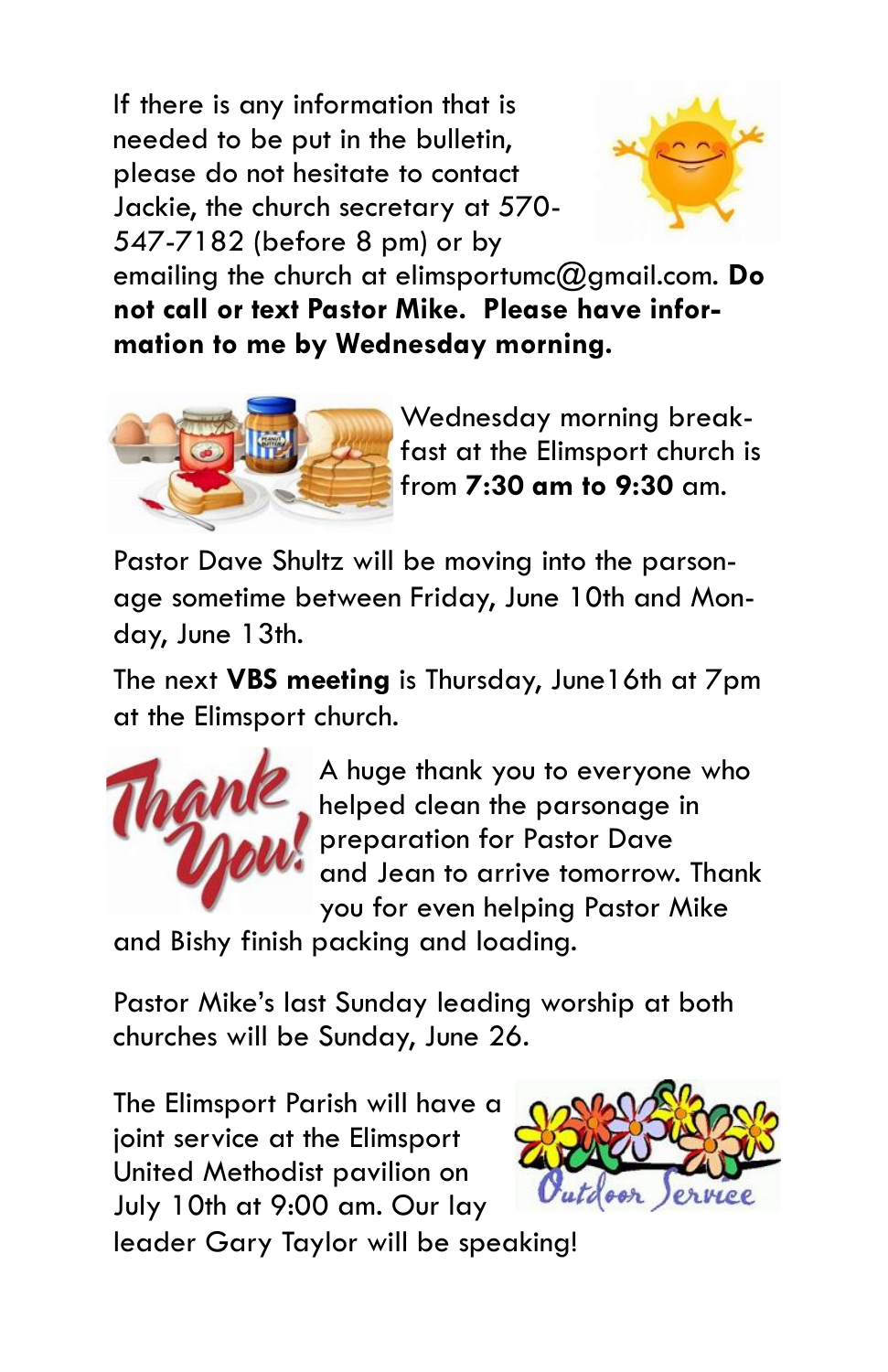## *Elimsport*

*Worship 9:00 Sunday School 10:30*

**Mission Statement at Elimsport UMC We gather together as a community of Christian believers to worship, fellowship, and to learn more about God. By the unity of the Spirit and the support of each other, we are able to reach out to the community and the world.**

Acolyte Schedule:

| 6/12/22 | Elizabeth & Mallorie     |
|---------|--------------------------|
| 6/19/22 | Jackson & Sam            |
|         | $6/26/22$ Sam & Mitchell |



Pastor Mike's new address will be: 45 Rte. 864 Highway, Montoursville, Pa. 17754



Congratulations to our graduates:

Allia Kennedy From Loyalsock High School Mallorie Myers from Montgomery Area HS Megan Chamberlin from Lycoming College